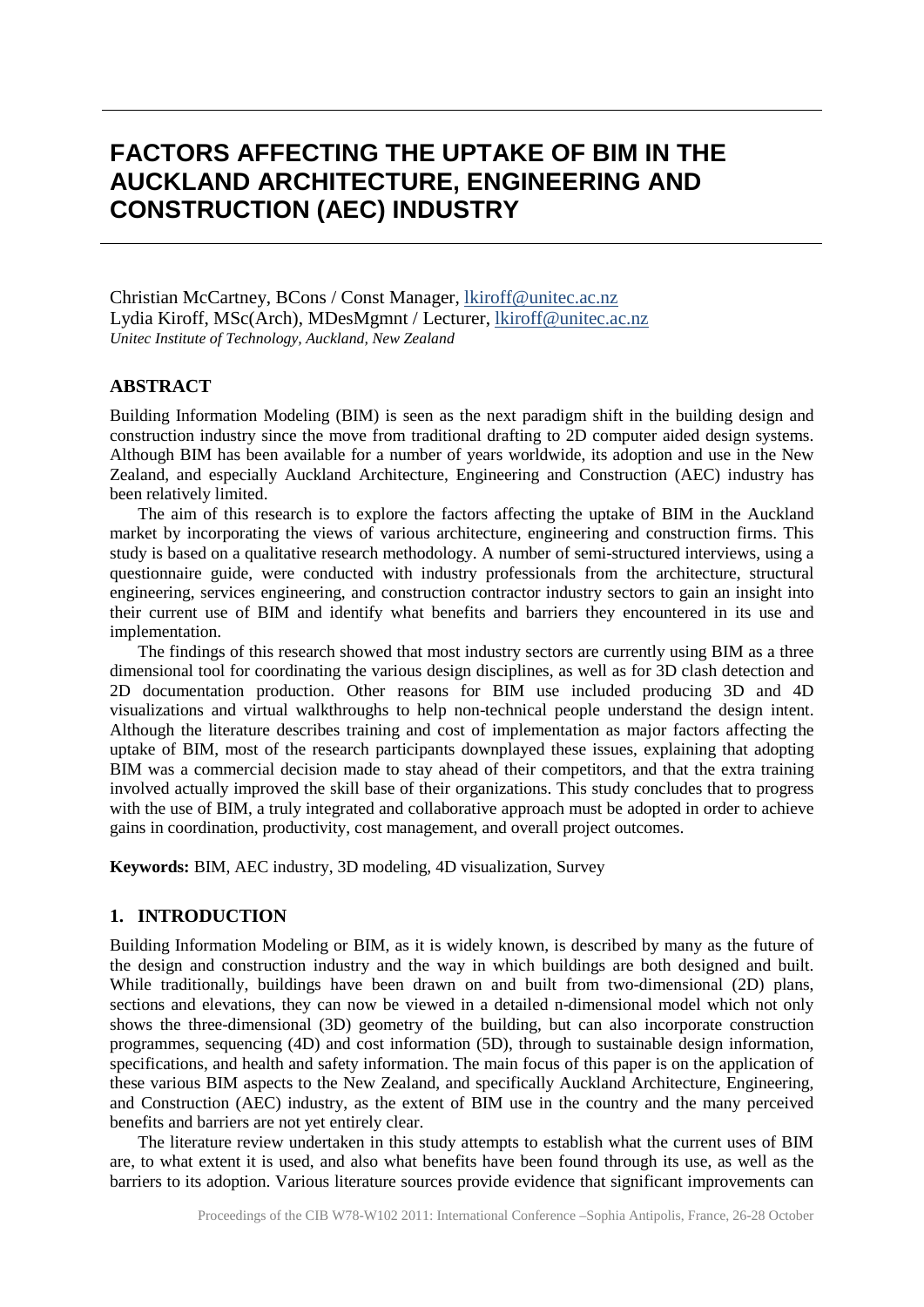be made in time, cost, and quality factors through the use of BIM, however there are also a number of barriers to overcome before BIM can be implemented on a larger scale. The aim of this research is to explore the factors affecting the uptake of BIM in the Auckland Architecture, Engineering and Construction (AEC) market through conducting semi-structured interviews with various architecture, engineering, and construction firms. This multi-faceted qualitative research approach was favoured as it could provide rich data and alternative viewpoints of industry professionals engaged at various projects' design and construction stages. In turn, the results of the research could be used to find ways to achieve higher rates of BIM adoption in the Auckland market, thereby improving project results for all parties involved – clients, contractors, designers, and end users.

# **2. MULTI-FACETED AEC RESEARCH APPROACH**

The multi-faceted AEC research approach was chosen as the most suitable for this study aiming at developing an in-depth understanding of the current state of Building Information Modeling (BIM) use in the Auckland AEC industry. Understanding how BIM is perceived by various industry professionals determined the choice of research method. For the purposes of this study, the AEC industry was split into four distinct industry sectors or groups: consultant architecture firms, consultant engineering firms, consultant services engineers, and construction main contractors. Each of these groups had its own perception and understanding of BIM, and therefore perceived different benefits and barriers to its adoption. This study compared the views of each group with one another, as well as with the factors described in the literature to produce a snapshot of the current state of BIM use in Auckland.

Suermann (2009 p.98) found that when his research began in 2006, there was limited empirical data available regarding the use of BIM, so a qualitative study was first undertaken to determine industry's perception of BIM. The same finding can be applied to the local environment, in that there is very limited existing literature or research in regards to BIM use in New Zealand. This study attempted primarily to create a snapshot of the current state of BIM use in the Auckland AEC industry, and determine the key factors both for and against the use of BIM. The main aim was to extend the understanding of the reasons for the slow uptake of BIM, specific to the Auckland AEC industry. The limited use of BIM in New Zealand to date means there are too few project examples to study, to be able to develop any meaningful quantitative data on BIM's effects on project key performance indicators. These factors have led this study towards a qualitative approach, where interview data was analyzed to discover what the key ideas and patterns were behind BIM use in the Auckland AEC industry.

#### **2.1 Participant selection and sampling**

There is a vast amount of literature available on the topic of BIM. The issue, however, is that the majority of published research is based on overseas findings, which do not necessarily correlate to the New Zealand AEC industry. The Auckland AEC industry is made up of numerous types of organizations, from independent architects, through to nation-wide construction contractors. These can be further sub-categorized into small, medium, and large enterprises, ranging from self-employed builders, through to companies with 500 plus employees. Due to this large variation of samples within the AEC population, probability-based sampling would not have been appropriate, as it might possibly lead to unsuitable participants being selected. This might include independent architects or builders who have had little or no exposure to BIM technology, and would provide little beneficial insight into the research issues. For the reasons described above participant selection was based on non-probability sampling, and more specifically, purposive (or judgmental) sampling, where the participants were 'hand-picked' (Denscombe 2007 p.17) because of attributes already known about them. In this case, those attributes were based around the participant organization's previous, current, or future use of BIM, the organizations size, and the industry sector the organization operated in. The participants were selected from one of each of the following types of organizations: Consulting Architecture Firm, Consulting Engineering Firm, Consulting Services Engineers, and Construction Main Contractor.

The sample size for this research was limited to three interviewees from each organization type identified above. The interviews were held with employees involved in the production of BIM documentation, as these were the people who would have the most in-depth knowledge of BIM from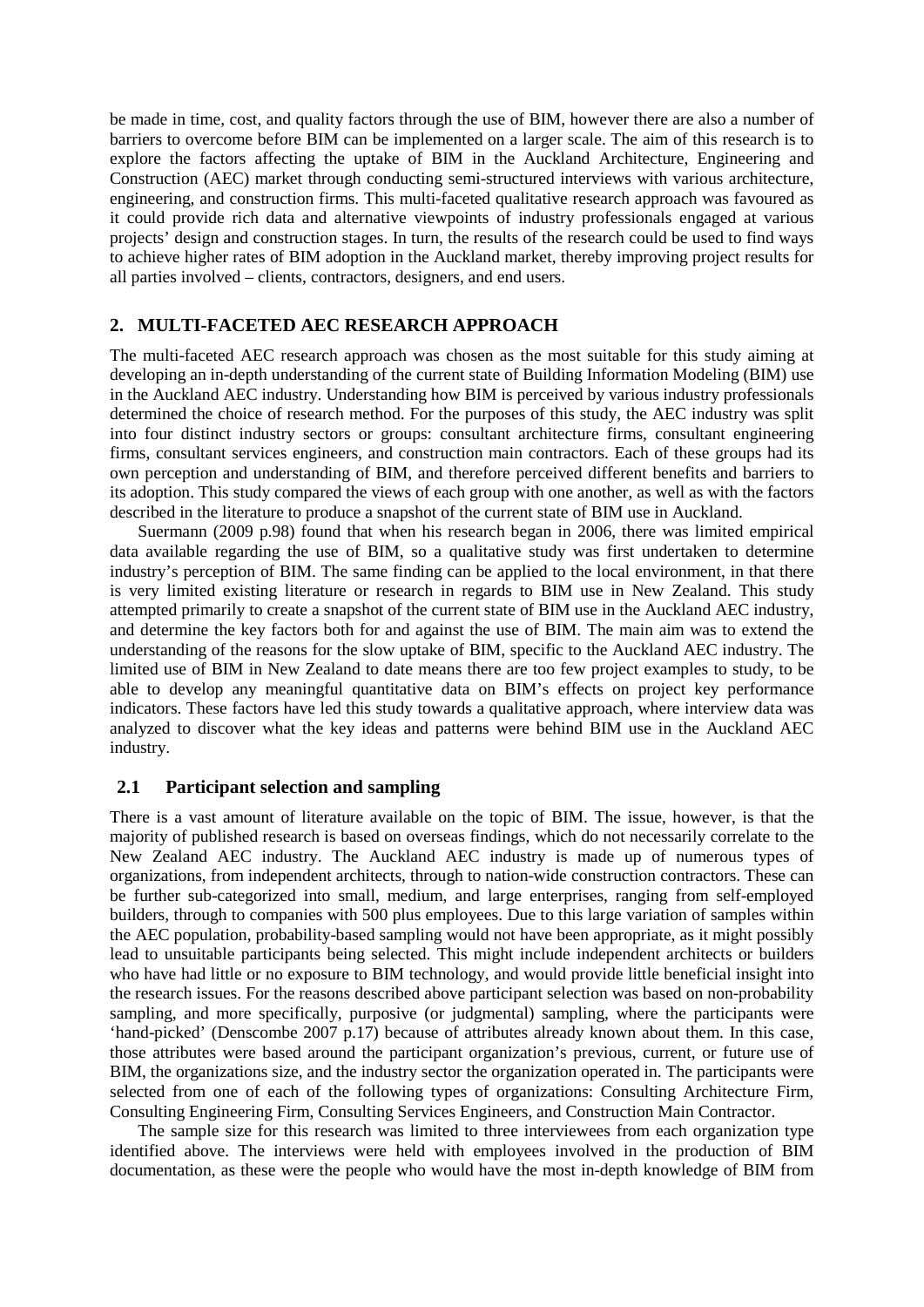using it on a day to day basis. Another contributing factor to the small sample size was the availability of appropriately qualified and knowledgeable, in regards to BIM, professionals in the Auckland AEC industry. To ensure a degree of reliability, the methodology of this research was carefully detailed to ensure similar findings could be achieved by other researchers if this study was to be repeated. Creswell (2007 p.206) describes validity in qualitative research as a measure of accuracy of the findings. To ensure all findings can be deemed accurate, all interviews were recorded by means of a digital voice recorder, which were then transcribed. A copy of the transcription of the interview was then given to the interviewee to confirm that what was said in the interview was concurrent with what was recorded in writing. Validity was also achieved through triangulation of the initial interview findings with the findings of other research in the literature.

# **2.2 Data collection instruments**

# **2.2.1 Interviews**

Semi-structured interviews were conducted with all selected research participants at a convenient time and date to both the participants and researcher. They were held in the business offices of the selected participants as this placed the participants in a setting in which they felt comfortable to respond to interview questions openly and honestly. The interviews followed a general interview guide as discussed by Turner (2010 p.755), in that the interviews were more structured than an informal discussion, but were flexible enough to allow questions to be modified or rephrased depending on the situation to get better responses from participants. This approach "[ensures] that the same general areas of information are collected from each interviewee" (McNamara 2009). The general interview guide contained a number of base questions as outlined below, however in the cases when further information was required from the participant, these questions were elaborated on to gain better responses.

# **2.2.2 Interview question guides**

The interview questions were split into three different stages as detailed below.

Stage one questions were used to establish demographic information about the research participants and their organizations, such as business size, typical project type, size and value, and staff numbers. Most of the questions in stage one were closed and therefore resulted in short, simple responses. These are necessary to determine the participant's point of view for later responses.

*Stage One Questions*

- What type of project is your organization predominantly involved with?
- What type of work do you (and the organization) undertake on these projects?
- What is the typical size (and value) of these projects?
- How many people are employed by your organization?

In stage two the focus of questions moved to discuss how BIM was used by the organization and the benefits found as perceived by the participant. These questions also became more open-ended allowing the participant to elaborate more on their responses.

#### *Stage Two Questions*

- "To what extent is building information modeling used by your organization? 3D modeling, or full 4D/5D time and cost data also?"
- What type of projects (type/size/value) has your organization previously used, or is currently using BIM on?
- "What benefits has your organization found in the use of building information modeling?"

• "Do you think the use of BIM has led to improvements in project time, cost, or quality factors?" Stage three investigated what the barriers were to the uptake of BIM and how these were overcome by the participant organization.

# *Stage Three Questions*

- "What barriers were found in adopting BIM?"
- "Do the benefits of BIM use outweigh the barriers?"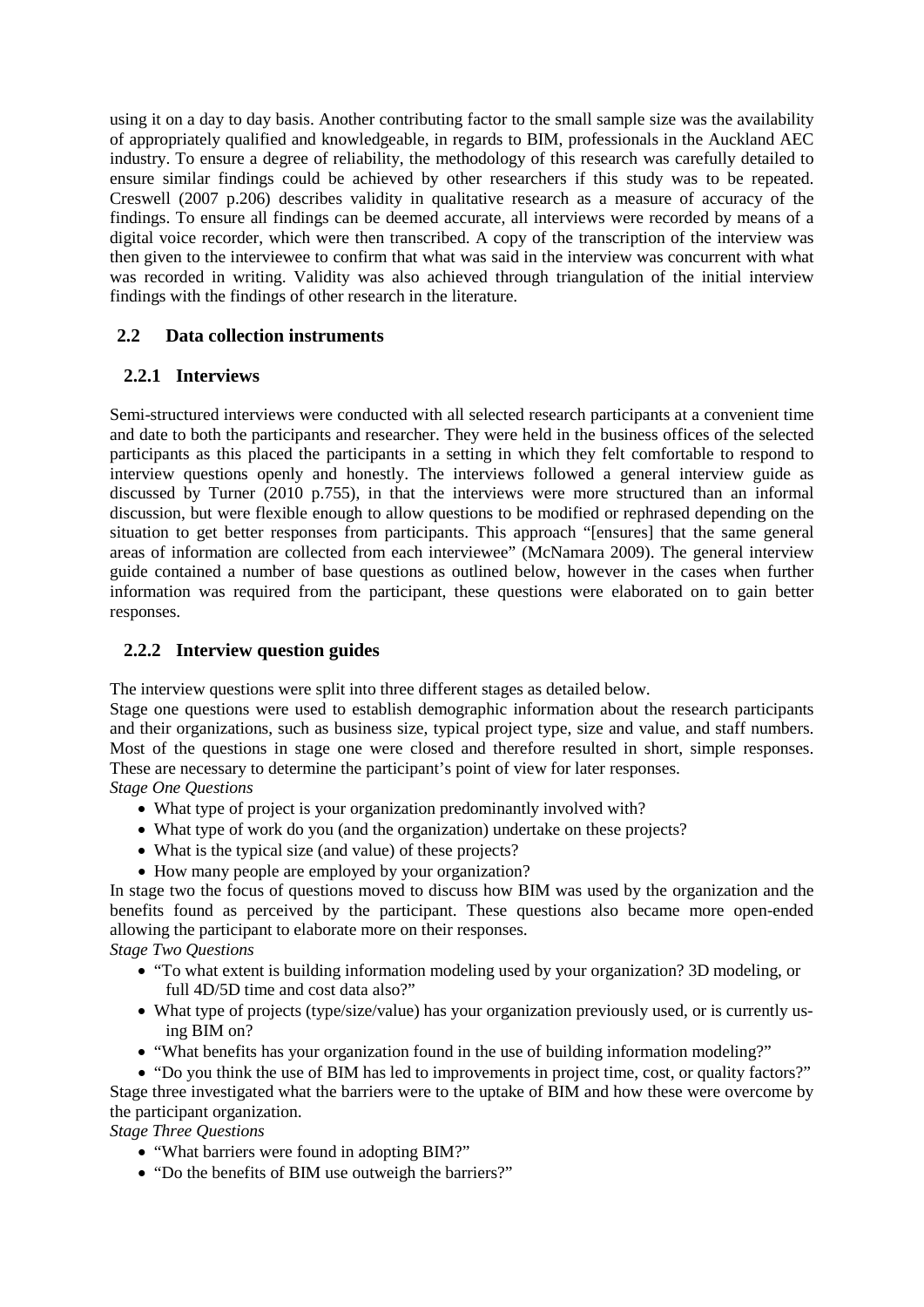Throughout these interview questions the participants were invited to go into more depth with their responses and elaborate further based on their experiences with BIM.

# **3. DATA INTERPRETATION AND ANALYSIS**

# **3.1 Data collection and management**

Data collection commenced in a series of semi-structured interviews with architecture, engineering, and construction industry professionals. These included design managers, senior structural engineers, project architects, and services engineering 3D modeling managers based in practices in the Auckland area. These interviews varied from 45 to 60 minutes in length, and were all held at the participants business offices. All interviews were voice recorded with the permission of the participants, and were transcribed immediately following the interviews. An excerpt from one of the interview transcripts can be seen in Figure 1 below.

49 difficult one to quantify because you do the BIM modelling, or you do any sort of coordination work in the office

- 50 and, hopefully it solves all those problems and you don't have any problems on site. but you don't see any value
- 51 in it at that point because, but if you hadn't done that process, then flaughs) you know, there could be a twenty
- 52 grand delay with cranes hanging around steelwork that doesn't fit, so it's kind of a catch twenty-two where
- 53 you're doing it and the project runs smoothly and it's like well, if we didn't do that would the project run so
- 54 smoothly, and no one's prepared to step back and not coordinate it and not do that.
- 55 CMC: So as you're saying, it's harder to actually quantify what that benefit is.
- MG: Yeah, there's a definite benefit as I said before from us doing 3D little images and sketches and developing 56

Figure 1: Interview transcript excerpt

The interview recordings were generally transcribed within 48 hours of undertaking the interview, to retain a fresh memory of what was said, and any other non-verbal cues. To maintain a degree of validity, the completed transcripts were sent to the interview participants via email, for them to confirm that what was recorded was a true representation of what was said in the interviews. After checking the transcripts, the participants signed, dated, and returned them for record keeping. The raw data collected from the interview process, in the form of interview transcripts, equated to approximately 18,000 words over 30 pages. To make sense of all this raw text, each of the interview transcripts was broken down into sections, split by question as based on the interview question guide. A table was generated with each row representing the different questions asked and each of four columns representing the interview participant/industry sectors. The responses of the participants in the transcripts were distilled down to the basic ideas, making the tabulated results much more concise. The tabular presentation of the raw data helped in identifying basic patterns and trends.

#### **3.2 Data analysis and coding**

Data analysis was undertaken using a thematic analysis process, whereby the raw data in the form of interview transcripts was read, and re-read, until the content was familiar and could be recalled easily. A simple code structure was developed based upon the initial literature review ideas and themes. Each of the key themes from the literature, including coordination, buildability, cost, and training was given a unique code number from 1 through to 10. The transcripts were then re-read, and wherever these ideas appeared, the related code number was written beside to make that area of text easily identifiable. The codes used were as follows: (1) Coordination, (2) Clash Detection, (3) Buildability, (4) Visualization (3D), (5) Visualization (4D), (6) Cost Estimating (5D), (7) Cost, (8) Training, (9) Design Process, and (10) Interoperability/Compatibility.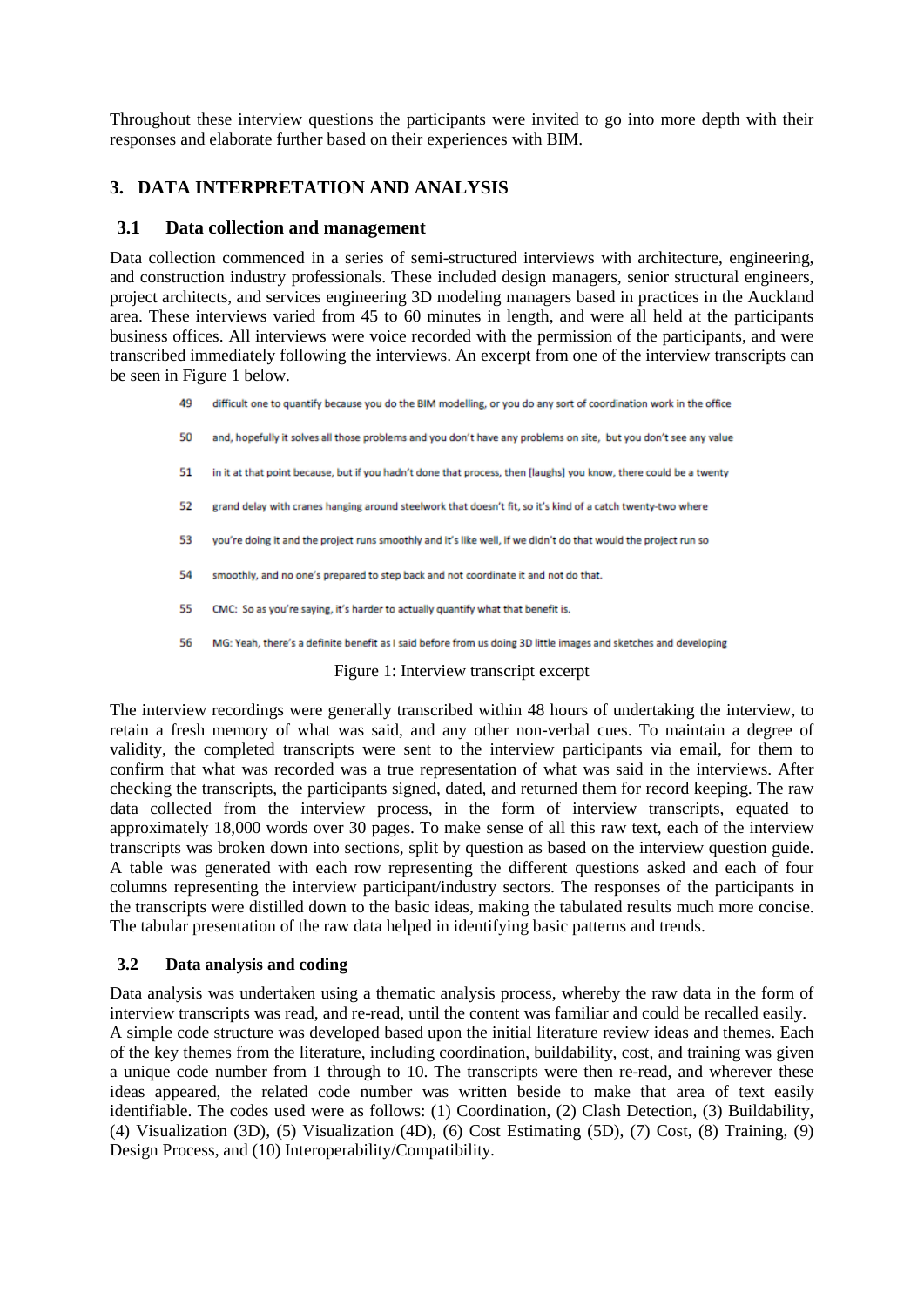| Table 1: Summarized table of finding |
|--------------------------------------|
|--------------------------------------|

| <b>Question</b>                    | <b>Main Contractor (A)</b>                      | <b>Structural Engineering (B)</b>      | Architecture (C)                    | <b>Services Engineering (D)</b>       |
|------------------------------------|-------------------------------------------------|----------------------------------------|-------------------------------------|---------------------------------------|
| 2.1. For what reasons does your    | Design and build all risk taken by              | Better coordination with other         | Coordination with other designers   | Explain designs efficiently           |
| organization use BIM?              | contractor, better coordination to              | consultants                            | Faster production of documents      | Reduce mistakes in documentation      |
|                                    | reduce risk to them.                            |                                        |                                     | Efficiently update all documents      |
|                                    |                                                 |                                        |                                     | Better coordination with other        |
|                                    |                                                 |                                        |                                     | consultants                           |
| 2.2. Are other software packages   | <b>Revit 2011</b>                               | <b>Revit Structural</b>                | Revit Architecture                  | <b>Revit MEP</b>                      |
| such as AutoCAD used alongside     | <b>Revit MEP Evaluation Version</b>             | <b>AutoCAD</b>                         | ArchiCAD                            | AutoCAD MEP                           |
| BIM software?                      | ArchiCAD 14                                     | <b>EMAPS</b>                           | Artlantis                           | CUBE (Firm specific database)         |
|                                    | <b>AutoCAD</b>                                  | Various structural analysis            | Photoshop                           | integrates with Revit                 |
|                                    |                                                 | packages - Microstran etc              |                                     | Services analysis packages            |
| 2.3. To what extent is building    | 3D geometry, structural                         | 3D geometry for producing              | Mainly 3D geometry for document     | $3D$ geometry + object specific data, |
| information modeling used by your  | visualization, purely for                       | construction documentation             | production                          | i.e. mechanical plant data, costs,    |
| organization? 3D modeling, or full | coordination of Arch/Struct                     |                                        |                                     | flow rates etc                        |
| 4D/5D time and cost data also?     | Some 4D visualization by 3rd party              |                                        | Some use of 4D and 5D currently in  |                                       |
|                                    |                                                 |                                        | development                         |                                       |
| 2.4. Is additional third-party     | No other software - clash detection             | Mostly done within Revit as other      | Mainly done within Revit            | Navisworks, used to combine           |
| software such as Navisworks or     | done in-house within one BIM                    | consultants also using Revit. Revit    |                                     | services BIM model with               |
| Vico used to produce the 4D/5D     | model.                                          | models being shared between            | Vico Office package used for        | architectural model, structural       |
| data?                              | 3 <sup>rd</sup> party consultant sometimes used | consultants                            | 4D/5D information                   | model, to combine all information     |
|                                    | to produce 4D virtualizations                   |                                        |                                     |                                       |
| 2.5. What type of projects         | Any design and build projects                   | All new projects using Revit,          | All projects in previous years done | Not currently using a lot of BIM in   |
| (type/size/value) has your         | where cost of BIM use can be                    | currently $3rd$ party doing additional | in ArchiCAD. New projects being     | New Zealand. Used on around 50%       |
| organization previously, and/or    | absorbed into design fee                        | BIM (4D/5D) on \$250mil Hospital       | done 50/50 Revit/ArchiCAD           | of projects                           |
| currently using BIM on?            |                                                 | project                                |                                     |                                       |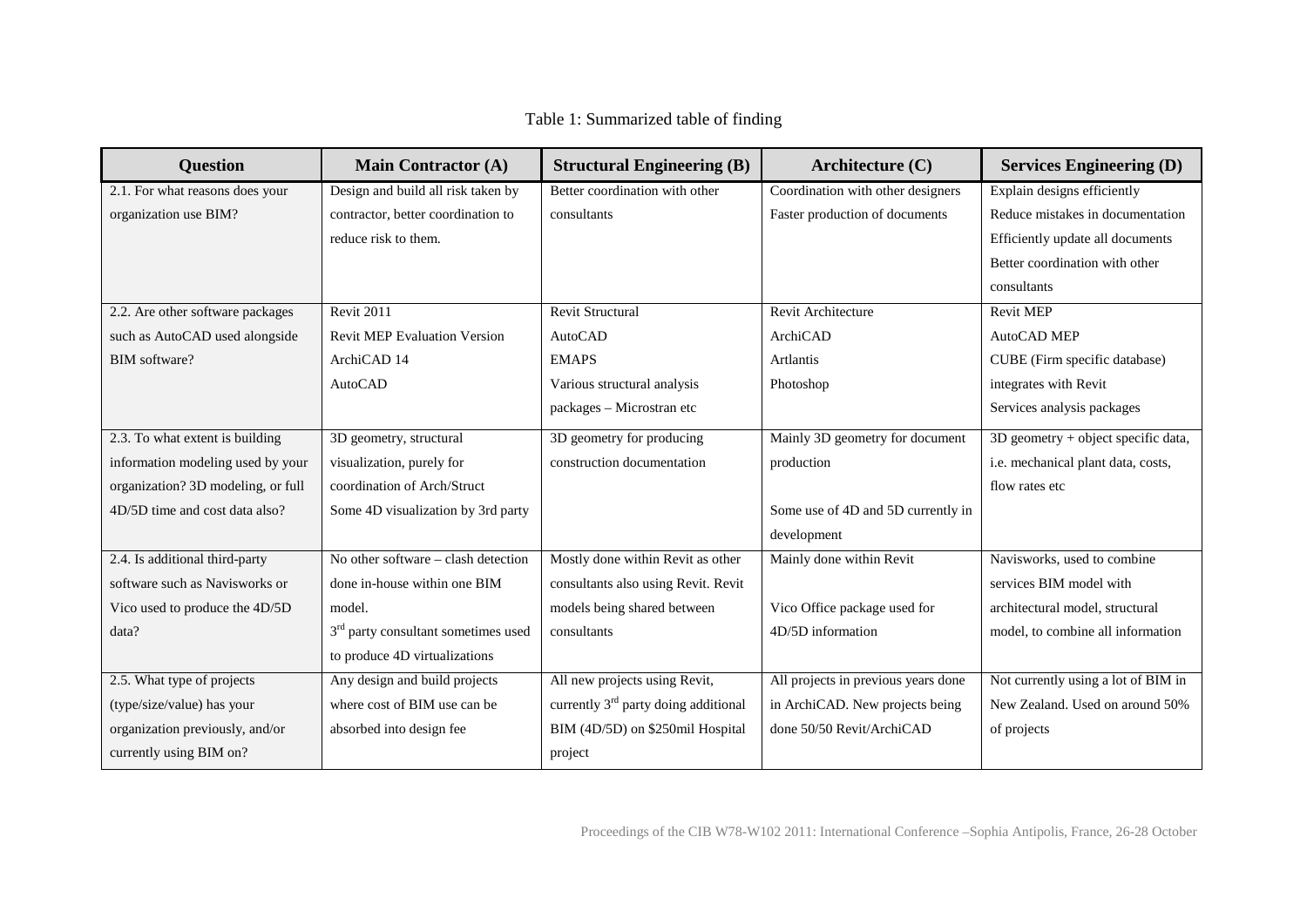# **4. FINDINGS AND DISCUSSION**

#### **4.1 Current use of BIM in the Auckland AEC industry**

All surveyed participants were from medium to large organizations, consisting of approximately 30 or more employees, with between two to ten personnel directly involved in the use of BIM modeling and other drafting tools. The current use of BIM in the Auckland AEC industry appears to be limited to producing 3D geometry as a method of creating 2D construction documentation, as well as a basic 3D coordination, clash detection, and visualization tool. Only one main contractor participant had gone to the extent of 4D visualizations that incorporated time and programs data, although it was done on their behalf by an external BIM modeling consultancy. All architectural participants had also used BIM as a method of producing photorealistic 3D visualizations of proposed buildings as a way of showing their clients what the completed buildings would look like. This matches the findings of Azhar et al. in that "most companies use BIM for 3D/4D clash detections and for planning and visualization…" (2008 p.4).

Only one architecture participant had gone to the extent of incorporating 5D, or cost data, into their models. From the other design consultant participants' point of view, it was the construction contractor's role on a project to establish construction programs and costing data, so it was not in their interests to incorporate such data into their BIM models. On the other hand, the main contractor participant stated they were "nervous" about embedding cost data into the model, and preferred to "leave it up to our quantity surveyors" to estimate the construction costs using traditional schedules and take-off methods. This is obviously a cultural barrier to BIM, as although the main contractor participant has been innovative in adopting BIM, they are still hesitant in moving away from their traditional estimating methods, to a full 5D BIM approach.

#### **4.2 Benefits of BIM**

#### **4.2.1 Improved coordination**

All of the participants highlighted improved coordination as the most common benefit of using BIM technology. This applies to the coordination of various structural elements, both between each other, and also with building services. In one situation, the main contractor participant described receiving documentation for a traditional tendered project. His comment:"When we got the documentation from the consultants it was a complete mess", described the complete lack of coordination apparent in the original documents. Due to a tight program, the main contractor participant decided to take on some of the design risk to completely re-model the project in BIM. Through the use of BIM they were able to completely coordinate "the precast and steel and everything," and construct everything on site "like a piece of Meccano.". This was all done despite coming to site four weeks late due to the re-modeling process, yet still completing the project on time and within budget. This highlights the benefit of the BIM coordination process, in being able to significantly reduce construction programs by coordinating all the different structural elements and services.

The main contractor participant also explained how they used BIM as a tool for coordinating their specialist subcontractor's work. For example, they would sometimes produce shop drawings themselves for items such as complicated precast panels where they also had the experience and knowledge of any other items interfacing with those panels such as glass balustrades.

The structural engineering participant also agreed that the use of BIM had improved coordination, particularly where all the designers involved with a project were using the same software, in this case Revit, but believed the coordination of the complete building including services was more the responsibility of the builder. This finding was matched by the architecture participant who found that coordination between the design disciplines worked much better when compatible software was used.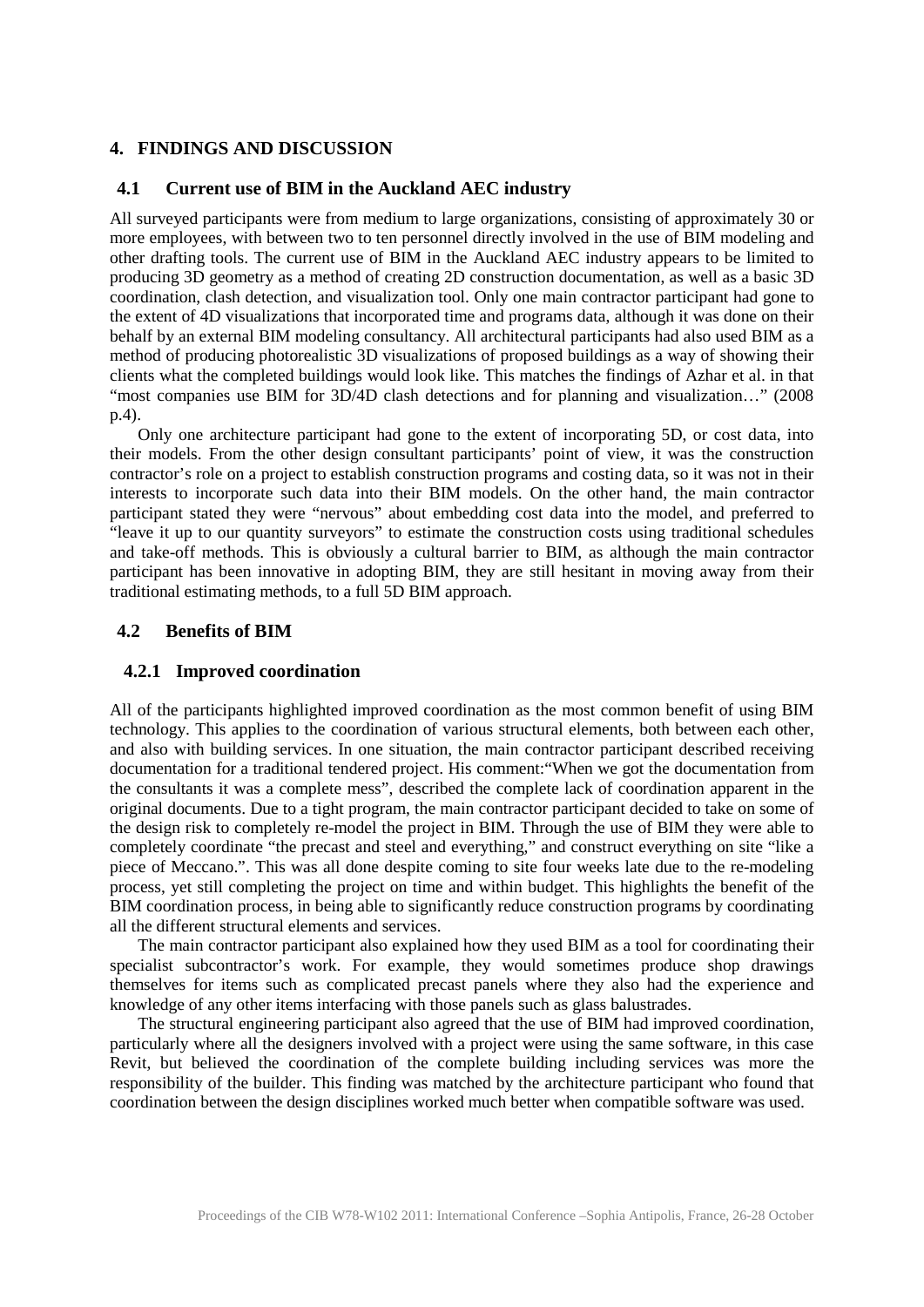# **4.2.2 3D and 4D visualisation**

Most of the participants used BIM as a tool for producing 3D visualizations of the buildings they were involved with. This varied from the services engineering participant using it to model complex pipe and duct runs around structural elements, to the architect participant modeling an entire building to give their client a picture of the finished product. The architecture participant also described the use of the Vico Office software package which allowed them to incorporate the construction sequence into the 3D model and show what the project construction might look like at any given time. Some of the participants described using 3D BIM modeling to model complex reinforcing details or other complex junctions to "coordinate things out on site" or "show them how everything might fit together."

# **4.2.3 Faster, more accurate construction documents**

Most of the research participants felt that BIM allowed for producing documents quicker and more accurately than previously, as per the findings of Woo (2007 p.3). The services engineering participant explained that the use of BIM tools, Revit in particular, had reduced the number of mistakes in their construction-issue documents. He went on to explain that, where previously with CAD, "a simple change to one piece of your design, might have meant changing ten to twenty drawings" manually, the change was now being made once to the BIM model, and automatically propagated through all drawings and documents. The structural engineering participant agreed that changes were being made to the model once, but did not believe the reduction in time was so substantial. He suggested the design team and drafting personnel still had to manually check through every plan, elevation, and section to check that labels and other notes were still in the correct positions and that no other mistakes were present. The architecture participant also noted that the speed in which documentation could potentially be issued was a key benefit of BIM use.

# **4.3 Barriers against BIM**

#### **4.3.1 Training**

The training and upskilling of staff was only seen as a minor factor in impeding the adoption of BIM by all participants. Methods of overcoming this barrier ranged from having a company in-house BIM training facility with 12 dedicated computers solely for staff training purposes, to hiring staff to the BIM modeling department who already had the skills, expertise, and competence to start BIM modeling immediately. Some of the participants believed that many coming into the industry now, such as university architectural and drafting graduates, were already competent in many of the BIM modeling packages.

These results are in stark contrast to the findings of Gilligan and Kunz, who found that the "majority [of organizations] now see training and availability of staff as most limiting" (2007 p.13). This contrast, however, may be attributable to improvements both in the use of the BIM technology, as commented on by the structural engineering participant, or in the level of industry personnel training, in the three years since their report was written.

The architecture participant explained that the "time to train people up, and the cost for that" was an initial issue in the adoption of BIM within their office, however believed the continual training of their staff, which was done "in house" and "on the job," was actually a benefit to the company. Their company's plan was to train all of their staff in both ArchiCAD, which was already in use, as well as Revit, which they believed was more commonly in use in the AEC industry.

Another issue of staff training that was raised by most participants was that of the education of other staff within their organizations, not those directly involved with BIM, but others who used the services of the BIM users as part of their day to day business, such as the site and project managers, or project engineers. These indirect users of BIM were required to be trained in the basics of BIM so that they would not expect too much from the BIM users, in terms of what was possible and how long it would take. This was dealt with by the services engineering participant who explained that all of their organization's project engineers were sent to the training centre described above for basic BIM training.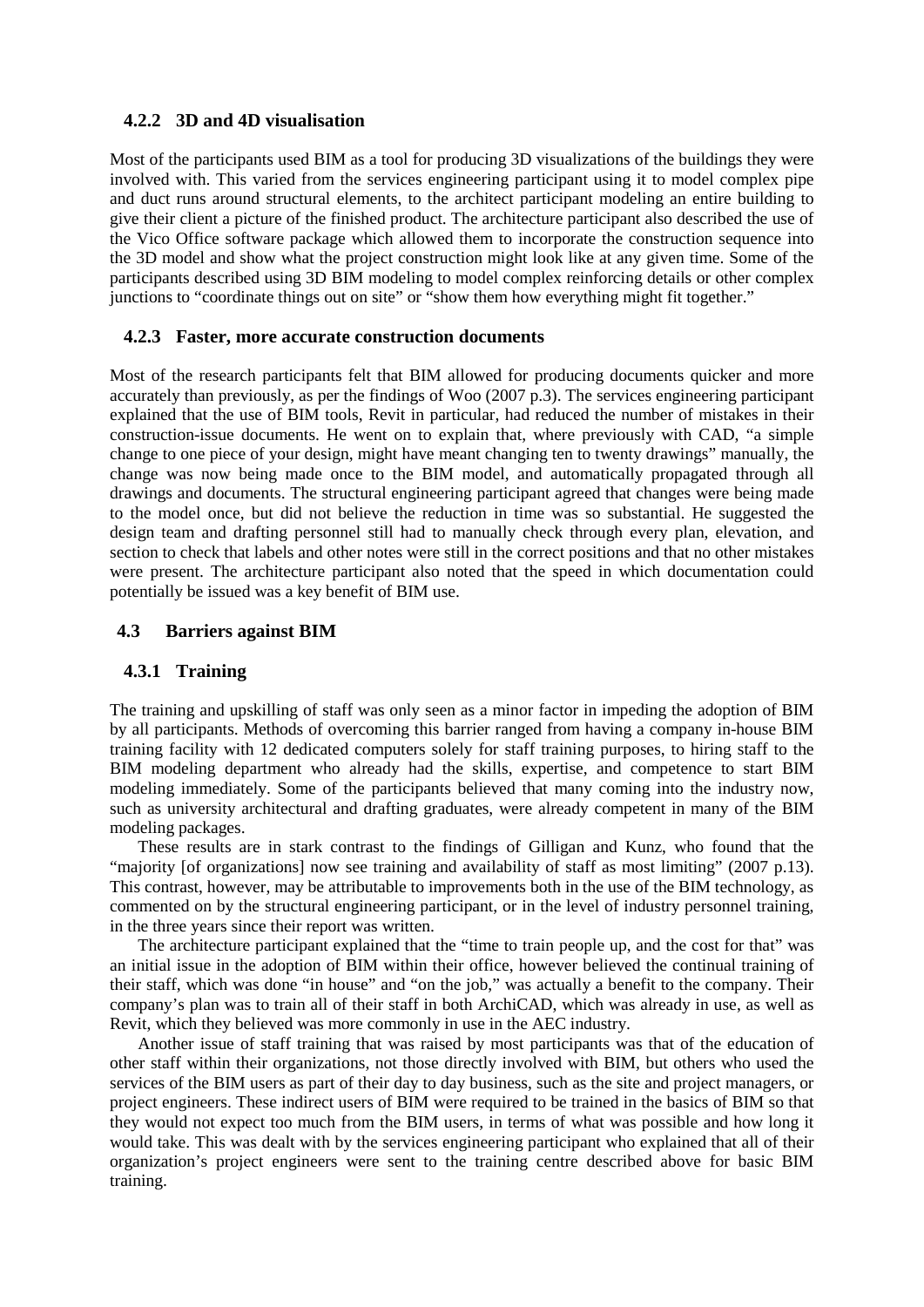# **4.3.2 Cost**

Cost did not rank highly as a barrier to BIM to any of the interview participants, in terms of software cost, computer hardware cost, or training cost, as most participants saw the use of BIM as a natural progression of the business. The structural engineering participant described not using BIM as "falling off the back of the bus," as it would see them fall behind the advancements of other engineering consultancies, and potentially lose future business because of it. The architecture participant also agreed it was a business decision to go forward using BIM, therefore the cost did not impact greatly on them adopting BIM.

The main contractor participant explained that they had always had license fees for CAD software, and always had the computer hardware associated with it, so there was no "spectacular" cost difference in license fees between CAD and BIM and the minor hardware upgrades required to run it. They saw BIM as "a tool of the job," something that was needed, so therefore the cost of moving to a BIM approach was insignificant for them. Much of the literature that described the cost of implementing as an issue (Holness 2006 p.42) is now a number of years old, therefore the cost of both BIM software and the related hardware may have reduced significantly since then, lessening the impact that cost has on the adoption of BIM.

# **4.3.3 Lack of empirical data supporting BIM adoption**

Yan and Demian found that there was a "lack of case study evidence of the financial benefit of BIM" (2008 p.4), which is matched by Suermann's findings that there is a lack of empirical data to back up the adoption of BIM (2009 p.24). The responses of the construction main contractor participant further support these findings, as they believed it was difficult to quantify the benefit of adopting BIM, both in terms of gained profit margins, or accelerated project durations. The only actual evidence the main contractor had supporting its use of BIM was anecdotal suggestions from site supervisors and project managers that the projects where BIM was used had run more smoothly. The likely reason behind this lack of data is that BIM is relatively young technology in New Zealand. Suermann's report of 2009 made an initial step into producing quantitative data on the benefits of BIM, and was successful primarily due to the large number of potential BIM case study projects available in the United States and elsewhere overseas. Based on the services engineering participants estimate of approximately only 50% of their projects using BIM, and the main contractor using it only on their negotiated design and build projects, it would appear the number of projects in New Zealand making use of BIM is still too small to produce any meaningful quantitative data that could be further researched.

#### **4.3.4 Change in design process and external drivers**

The use of BIM shifts more design and engineering work towards the front end of a project, as was pointed out by the structural engineering participant. Whereas previously during the concept design phase, an engineer could have used a simple series of lines with an appropriate label to represent a beam in two dimensions, they must now know exactly what size and profile that beam is in order for the modelers to create an accurate BIM model. This is in line with the findings of the Constructing Excellence pathfinder project case study, which goes on to explain a "shift in fee structure will be required to reflect this" (2008 p.4). Such a change in fee structure has already been undertaken by the architecture participant, who explained "we're changing our feeing structures now….. but it's a learning process for the clients to realize they're going to be paying a bit more upfront…." Further to this, the architecture participant went on to describe how with "some of the commercial clients it does take a bit of encouragement" to get them to agree to a higher proportion of fees near the start, compared to government clients, who are "very much knowledgeable and interested" in the use of BIM on their projects, and are willing to meet the costs of BIM to gain its benefits.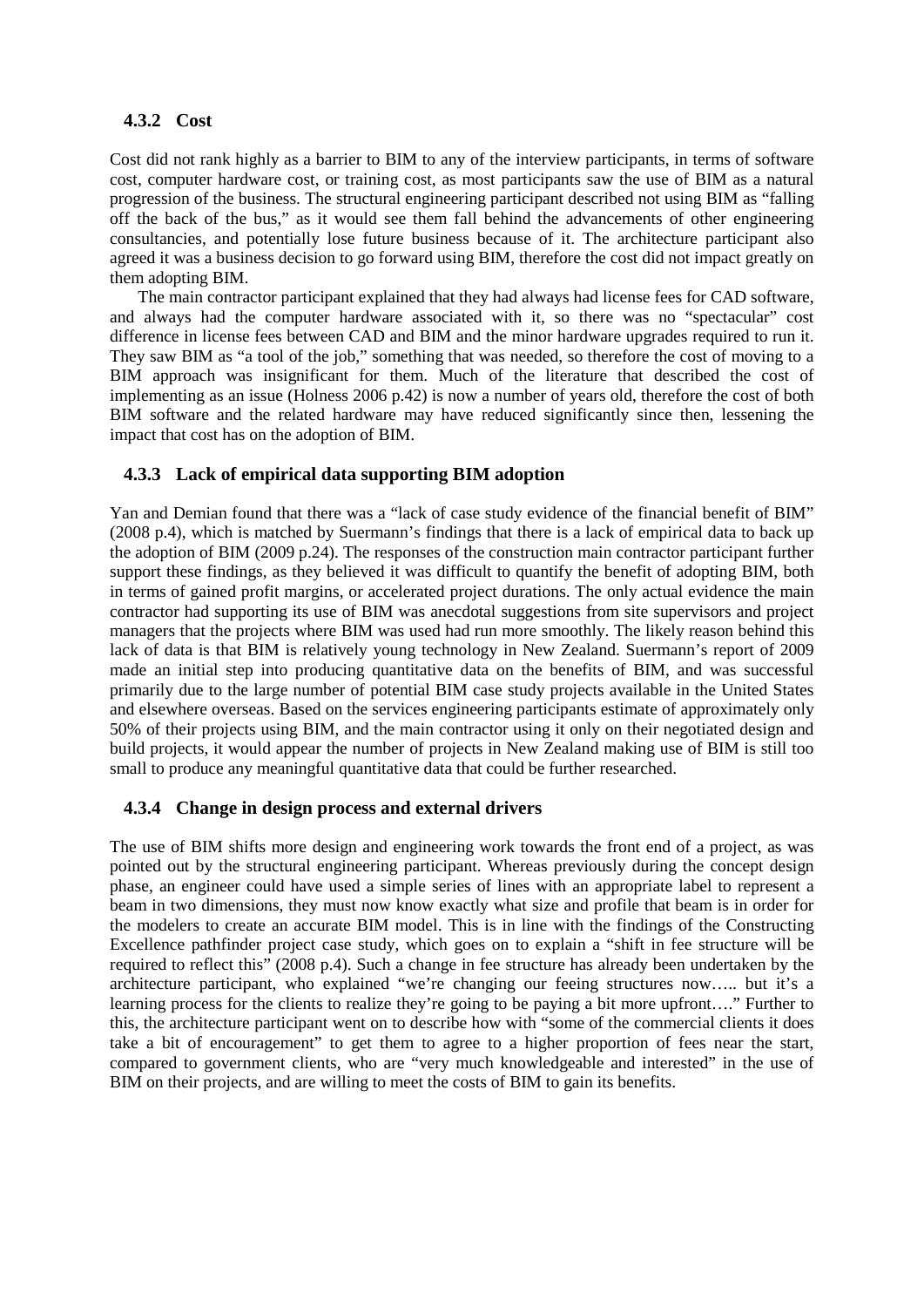#### **5. CONCLUSIONS AND RECOMMENDATIONS**

#### **5.1 Conclusions**

At this stage it appears that the Auckland AEC industry is only scraping the surface of what BIM is capable of. Instead of making use of the full n-D capabilities of BIM, most users are currently using it only as a 3D and basic 4D visualization and coordination tool with only some venturing the step further into 5D cost modeling.

The findings of this study are comparable and confirm the findings of two surveys conducted by the Centre for Integrated Facility Engineering at Stanford University in 2006 and 2007. The 2007 survey involved 171 respondents from a broad mix of geographic locations throughout the US and the rest of the world, business sizes, project types, and technical disciplines. They provided a broad and representative cross-section of all parties in the AEC industry, such as architecture, structural and services engineering, and construction management, which is very similar to the participant selection model in this study. The survey data indicate that the majority of users operate within the Visualization and Prediction phase consisting of 3D clash detection, architectural design, space utilization and 4D clash detection. A significantly smaller number of users operate within the Integration and Automation phase, which consists of more advanced and sophisticated methods, such as cost estimation, structural, safety, and energy analysis.



Figure 2: CIFE survey results – Business Purposes for VDC (Virtual Design and Construction) and

BIM (Building Information Modelling) at individual organizations (Gilligan & Kunz 2007 p. 22)

The most common benefit found by the participants of this study was that of improved coordination between design disciplines, and the production of more accurate construction documents in a faster timeframe. The improved coordination also ensures the construction process runs more smoothly through fewer clashes, better buildability, and fewer requests for information from the construction contractors.

The main barrier preventing the uptake of BIM at this point is the change in design and construction process required. Commercial clients like and appreciate the use of BIM but in many cases require "encouragement" to invest in the higher design fees near the start of a project that BIM will cause. This is unlike government clients who were found to be "knowledgeable and interested" in having BIM used on their projects. Obviously as the knowledge of BIM that various clients have increases, more will become aware of the benefits associated with its use. The barriers of cost and staff training were not as significant as was described by the literature (Gilligan and Kunz 2007, Holness 2006) as for most sectors it was a commercial business decision to adopt BIM that would improve productivity and profit long term.

What has been made clear is that to make full use of BIM in the Auckland AEC industry, the whole process of design and construction must change. Fee structures must be skewed to match the greater workload of BIM near the start of a project, staff must be further trained and upskilled in the use of BIM, and a more collaborative approach must be taken to design, shifting to an integrated process where the various design disciplines work together more closely, both between themselves and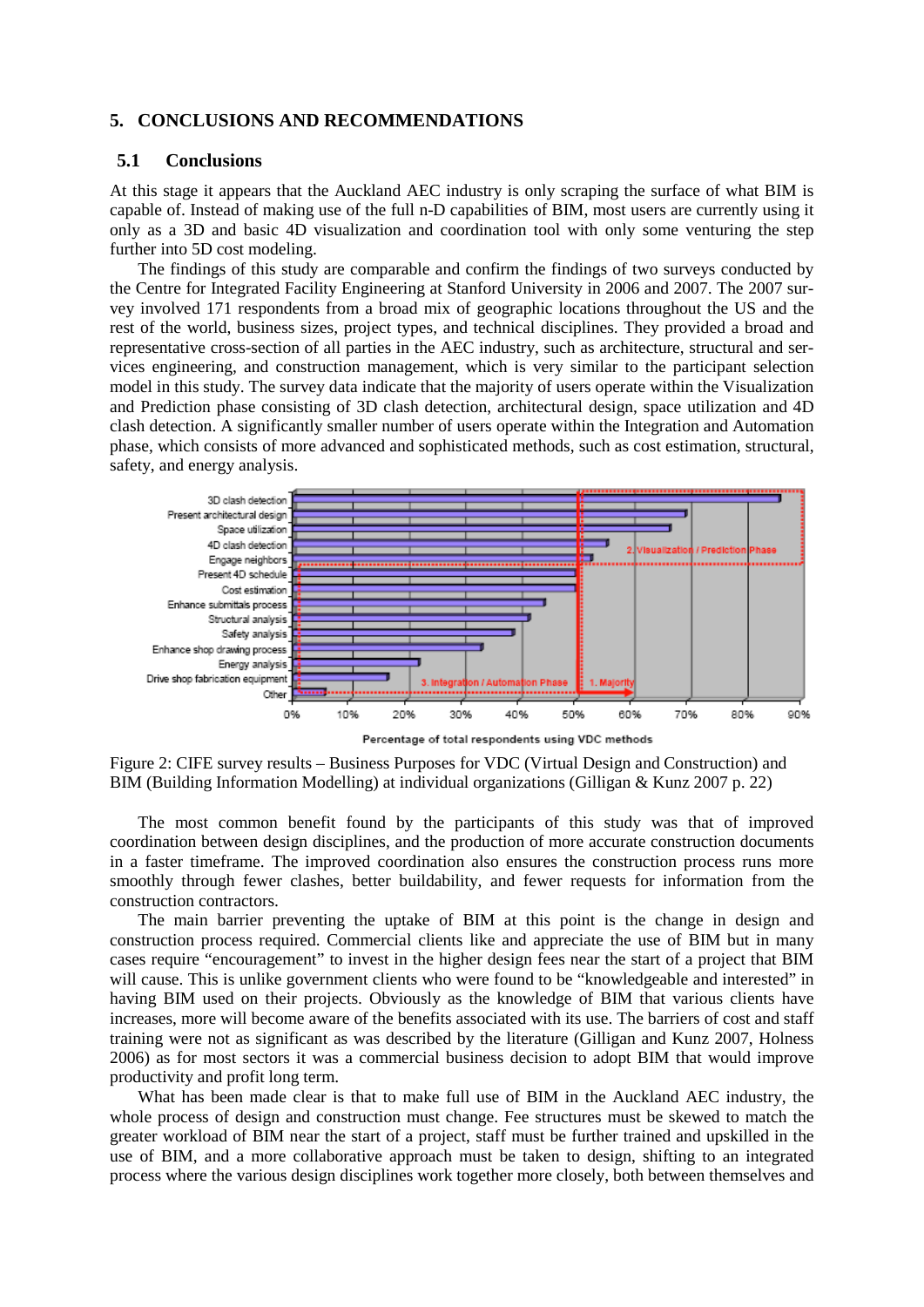the construction contractors. Currently, the most common method of procurement in New Zealand is the traditional tender (58%) (Zuo et al. 2006 p.3) which does not lend itself as much towards integration and teamwork as procurement systems such as design and build, or partnering/alliancing. This type of procurement system leads to those involved in the design and construction teams "[working] towards individually defined objectives that are often in conflict with one another" (Baiden et al. 2006 p.14), in stark contrast to what BIM aims to achieve.

# **5.1.1 Key benefits of BIM in the Auckland AEC industry**

- Better construction document coordination.
- Faster document production.
- More accurate document production.
- Improved clash detection.
- 3D/4D visualization.
- Designers becoming more knowledgeable in the construction process.

# **5.1.2 Key barriers to BIM in the Auckland AEC industry**

- More substantial design and engineering work required earlier.
- Drafting staff require more knowledge of the building process and require more design and engineering skills.
- Design process paradigm shift.

# **5.2 Recommendations**

For the use of BIM to take off in the Auckland AEC industry, a further paradigm shift must take place, in making the design and construction process truly integrated and collaborative in nature. Procurement methods such as design and build, promote such an integrated design and construction process where the construction contractor is also the entity driving the design process. Similarly, project alliances also have such benefits of integration and collaboration. The recommendation is for the industry to more frequently adopt such procurement methods in order to promote the integration of the design and construction teams.

# **REFERENCES**

- Azhar, S., Hein, M., & Sketo, B. (2008) "Building Information Modeling (BIM): Benefits, Risks and Challenges." In proceedings of the 44<sup>th</sup> Annual Conference Associated Schools of Construction. Retrieved from http://ascpro0.ascweb.org/archives/cd/2008/paper/CPGT182002008.pdf
- Baiden, B.K., Price, A.D.F., & Dainty, A.R.J. (2006) "The Extent of Team Integration within Construction Projects." *International Journal of Project Management*, 24(1), 13-23. Retrieved from http://www.sciencedirect.com.
- Constructing Excellence. (2008) "Pathfinder Project: The Plaza Shopping Centre." Retrived from http://www.constructing.co.nz/files/Pathfinder%20Projects/The%20Plaza/PP3B109%20The%20Pl aza%20Case%20Study%201108.pdf

Creswell, J.W. (2007) "Qualitative Enquiry and Research Design", Sage Publishing, London.

Denscombe, M. (2007) "The Good Research Guide for small scale social research projects", Open University Press, New York.

Gilligan, B., & Kunz, J. (2007) "VDC Use in 2007: Significant Value, Dramatic Growth, and Apparent Business Opportunity", Report No. TR171, Centre for Integrated Facility Engineering, Stanford University, Stanford. Retrieved from

http://www.stanford.edu/group/CIFE/online.publications/TR171.pdf

Holness, G. (2006) "Future Direction of the Design and Construction Industry: Building Information Modeling." *ASHRAE Journal,* 48(8), 38-46. Retrieved from http://web.ebscohost.com

McNamara, C. (2009) "General guidelines for conducting interviews." Retrieved from http://managementhelp.org/evaluatn/intrview.htm